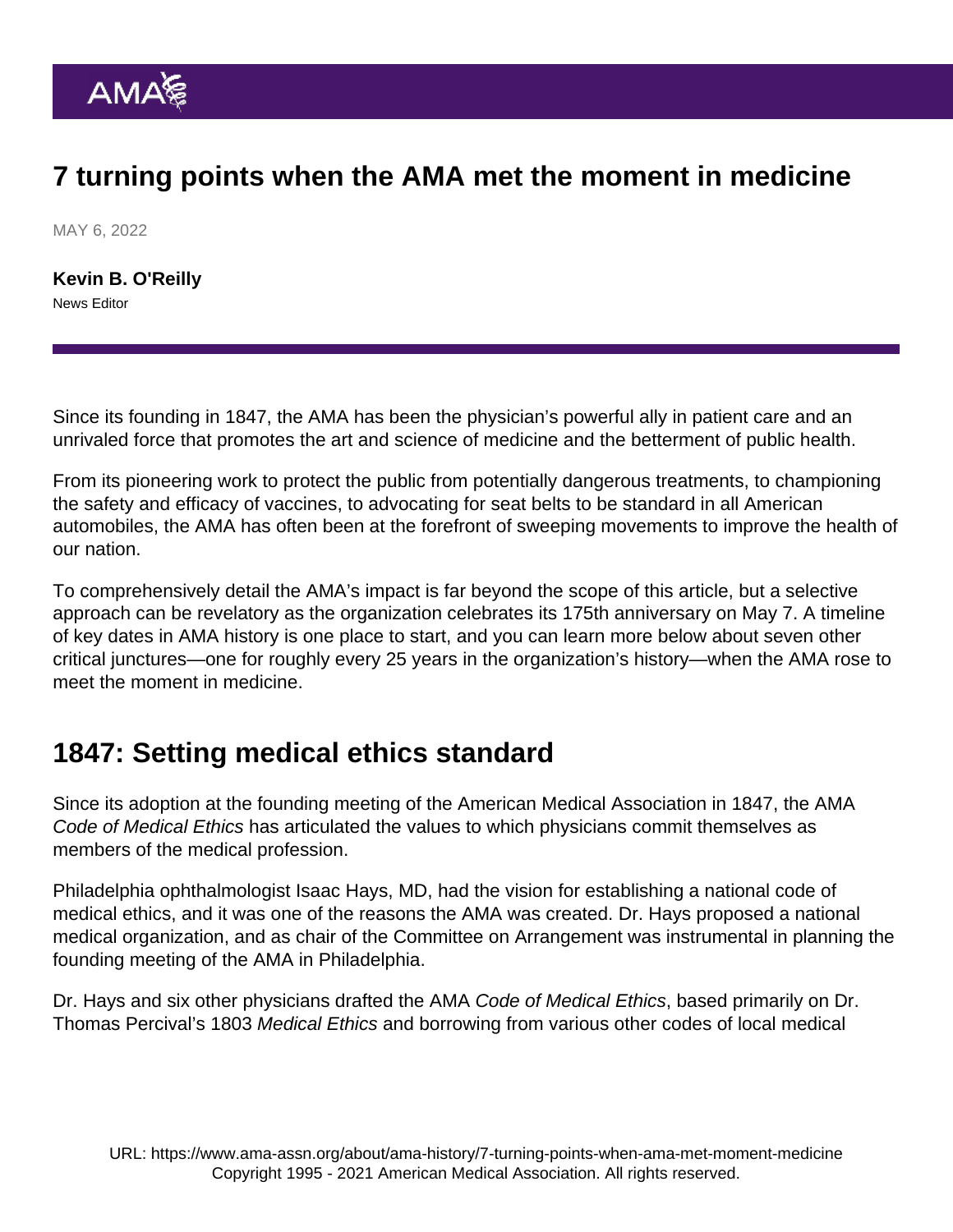groups, while ensuring the language represented American physicians.

## 1873: Promoting adherence to professionalism

To help address the ethical that arose after the AMA Code of Medical Ethics was published, the AMA created the Judicial Council—a body empowered to address lapses in physician conduct.

The [AMA Council on Ethical and Judicial Affairs](https://www.ama-assn.org/councils/council-ethical-judicial-affairs) continues the oversight legacy of the former Judicial Council today. Through its policy development function, it maintains and updates the AMA Code of Medical Ethics. In its [judicial function,](https://www.ama-assn.org/councils/council-ethical-judicial-affairs/judicial-function-council-ethical-judicial-affairs-ceja) it promotes adherence to the Code's professional ethical standards.

### 1897: Battling tropical diseases

In the late 1890s, [malaria and yellow fever](https://jamanetwork.com/journals/jama/fullarticle/368742) plagued workers building the Panama Canal, causing France to withdraw from the project and making room for the United States to take over the massive project. In 1898, the future president of the AMA, William Crawford Gorgas, MD, became chief sanitary officer of Havana, where he began his work on the causes of yellow fever. This allowed Americans to build the canal when the French could not.

#### 1922: Introducing the checkup

At its 1922 meeting in St. Louis, the AMA took action to help mainstream the idea of the medical checkup. "The need and value of periodic medical examinations of persons supposedly in health are increasingly appreciated by the public," said the item referred to the AMA Reference Committee on Hygiene and Public Health.

The AMA Council on Health and Public Instruction would, under the action, "prepare suitable forms for such examinations and ... publish them" in [JAMA](https://jamanetwork.com/journals/jama) $^{\circledR}$ , and county medical societies would be encouraged "to make public declaration that their members are prepared and ready to conduct such examinations."

According to this [April 12, 2022, JAMA Patient Page,](https://jamanetwork.com/journals/jama/fullarticle/2790936) "routine checkups can prevent illness and encourage a healthier lifestyle. Preventing illness or identifying a health condition early can also help lower overall health costs."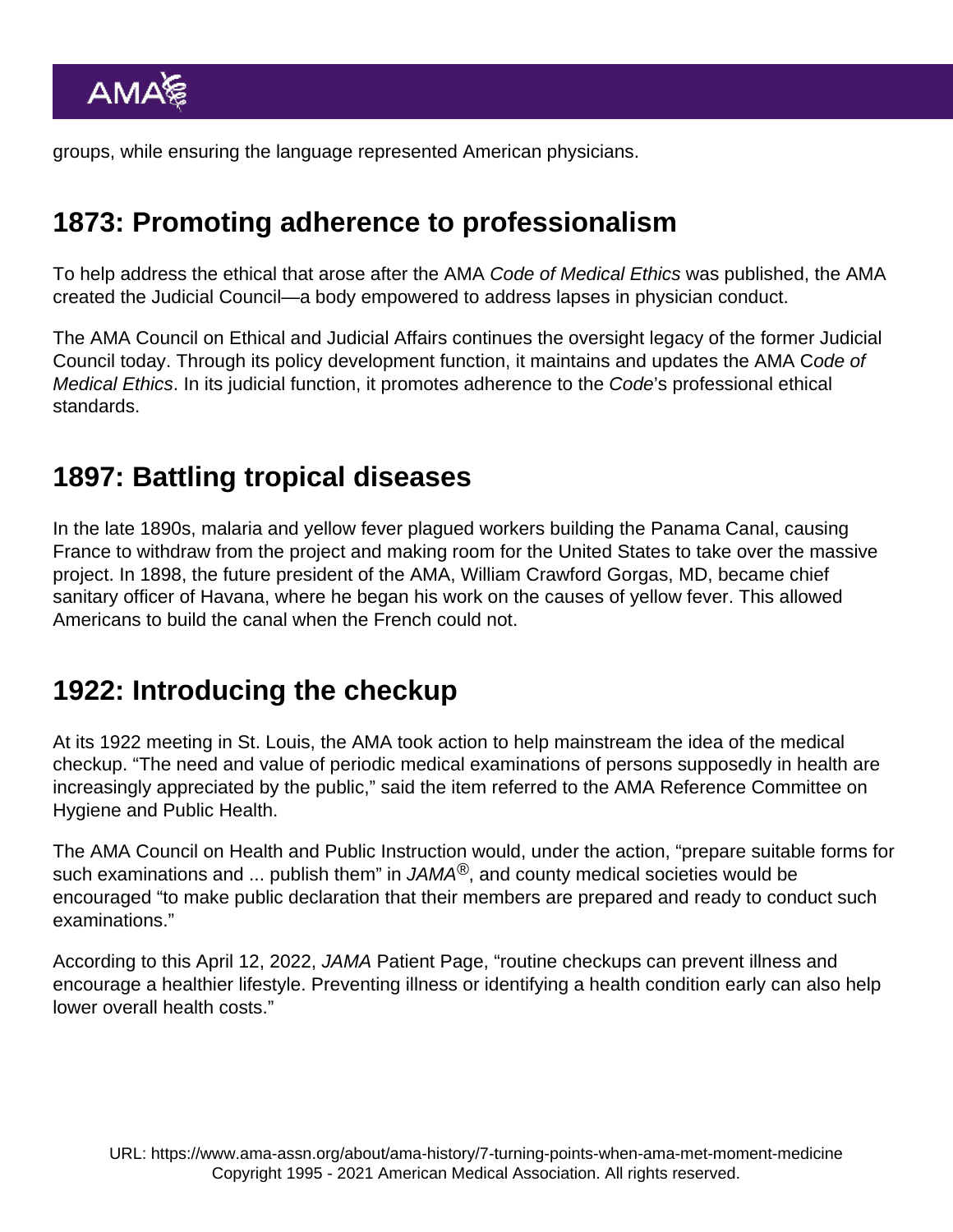# 1946: Holding Nazi doctors to account

After the end of the Holocaust and World War II, the "doctors' trial" was held in Nuremberg, Germany, starting in 1946 and extending well into 1947, part of a supplementary series of trials after the initial Nuremberg trials of 1945 that sought to hold Nazi leaders accountable for crimes against humanity.

One of the most infamous actions the Nazis took in the concentration camps was to conduct cruel and unusual medical experiments on prisoners, and this trial, formally called United States v. Karl Brandt et al. addressed these crimes specifically.

In need of a medical expert on their team, the American prosecution asked the AMA for a representative to join the case. The AMA's representative outlined the ethical principles of informed consent and voluntary participation in human experimentation that helped inform what became known as the Nuremberg Code, issued as part of the Nuremberg tribunal's judgment. The AMA also adopted these principles as part of the AMA Code of Medical Ethics in 1946.

Find out why [future doctors must learn the Holocaust's awful lessons.](https://www.ama-assn.org/education/accelerating-change-medical-education/qa-why-future-doctors-must-learn-holocaust-s-awful)

### 1972: Making war on smoking

The AMA acknowledged the health hazards of smoking in the same year as the [U.S. surgeon](https://jamanetwork.com/journals/jama/fullarticle/1812962) [general's landmark report](https://jamanetwork.com/journals/jama/fullarticle/1812962) on the topic, and in 1972 the AMA launched its all-out "war on smoking."

The years to follow would feature AMA support for banning smoking on airplanes, a [1995 JAMA report](https://jamanetwork.com/data/Journals/JAMA/9396/jama_274_3_032.pdf) (PDF) revealing deceptive practices by tobacco companies to hide the dangers of tobacco use, and efforts to stop cigarette advertising to minors. The AMA has in recent years highlighted the [public](https://www.ama-assn.org/delivering-care/public-health/e-cigarettes-and-vaping-public-health-epidemic) [health epidemic of e-cigarettes and vaping](https://www.ama-assn.org/delivering-care/public-health/e-cigarettes-and-vaping-public-health-epidemic) and supported the ban on [menthol flavoring in cigarettes](https://www.ama-assn.org/delivering-care/public-health/why-fda-s-move-ban-menthol-flavoring-long-overdue).

## 1997: Focusing on patient safety

The AMA helped establish the National Patient Safety Foundation two years ahead of the To Err is Human report that drew national attention to the issue. The foundation has supported a variety of initiatives, engaging multidisciplinary action toward improvement in patient safety. Efforts include an annual conference, awards, a certification program and the patient communication program "Ask Me 3." In 2017, the organization merged with The Institute for Healthcare Improvement.